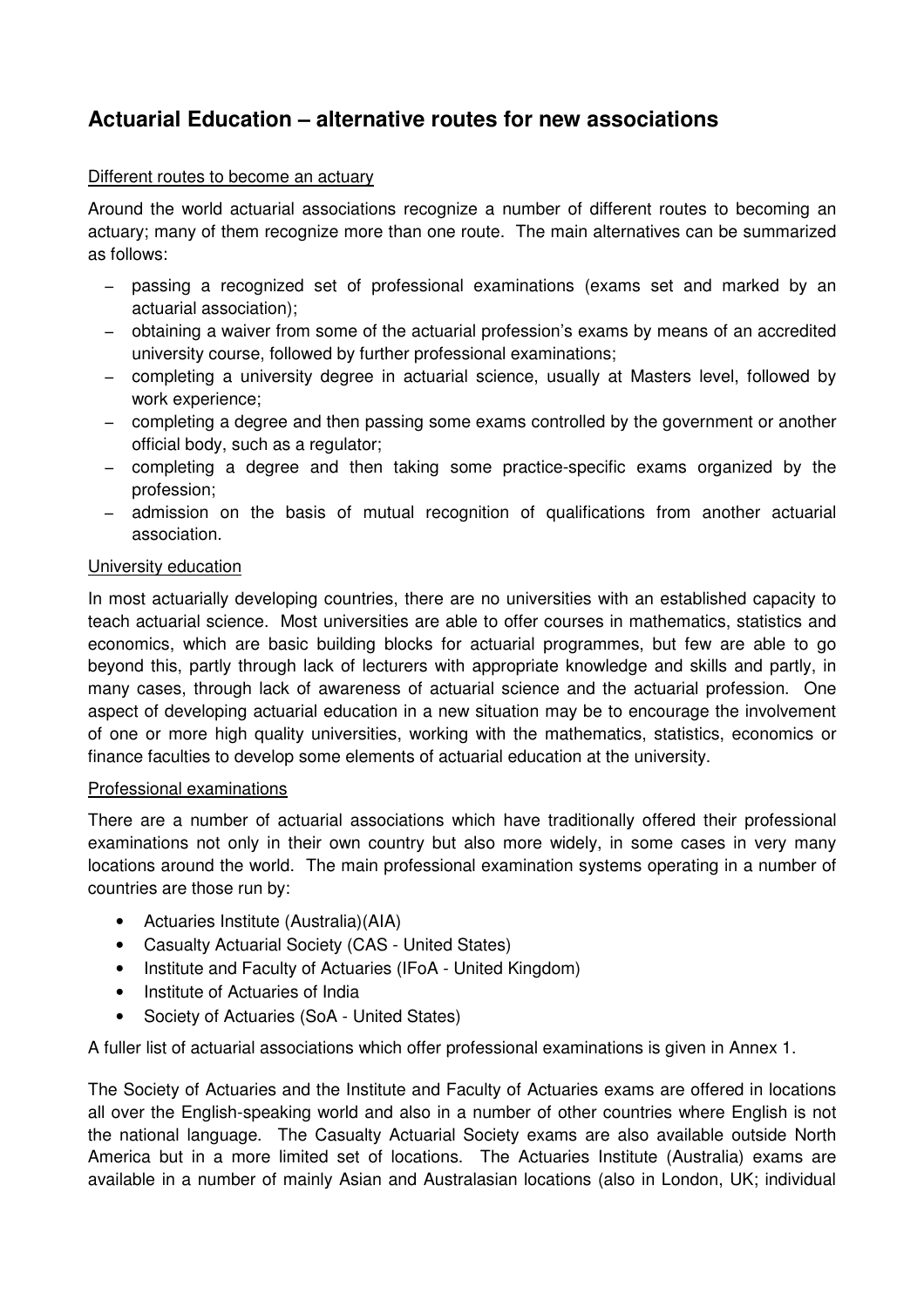arrangements can be made for students to sit in other locations) and the Institute of Actuaries of India exams are available throughout the Indian subcontinent and in some adjacent countries.

Administering professional exams is a very labour-intensive process, normally carried out with the assistance of a large number of volunteers from among the qualified actuaries in the association. Some actuarial associations have opted for a strong relationship with universities in their country, so that a large part of the professional examination requirements can be met by attendance at university courses, with the exception only of the final Fellowship examinations. This is the case in Australia and in South Africa.

## Options for individuals in actuarially developing countries

In general those in actuarially developing countries who are interested in studying to become actuaries have limited options, the main ones usually being the following:

- study by distance-learning and sit for the examinations of one of the international professional bodies
- go to an actuarially developed country to attend an actuarial course at a university

It should be noted that the SoA, CAS and IFoA professional exams are extremely demanding and take a long time to complete, even for students in North America and the UK respectively, most of whom have considerable support in their studies. Even with all these advantages, completing the Fellowship exams typically takes 6 or 7 years in the SoA or CAS systems and 5 or 6 years with the IFoA. Reaching the Associateship typically takes about two-thirds of the time needed to reach the Fellowship.

Students in actuarially developing countries will often be isolated, have very little support, financial or otherwise, from their employers, no face-to-face tuition opportunities, limited exposure to actuarial concepts in their work and no senior actuarial role models or mentors. In addition the costs of buying tuition materials, paying membership dues to the foreign professional association and meeting the examination fees all add up to a considerable financial burden. Many of them also have to study and take exams in a language which is not their mother tongue and struggle to understand the very different financial and business environment which is taken for granted in the study materials and the exams.

In order to assist students in countries with much lower salary levels than the UK, US and Australia, the SoA, CAS, IFoA and AIA have in place specially reduced exam fees and dues for students in countries which meet certain criteria regarding their GDP per capita or income levels. In the case of the US associations, annual membership dues only become payable on attainment of the Associate designation.

In summary, it is clear that there are enormous barriers in the way of those from actuarially developing countries who want to pursue the profession. These barriers are financial, linguistic, cultural, intellectual and practical. It takes a seriously determined young person to overcome all these obstacles and qualify as a Fellow of the Society of Actuaries or a Fellow of the Institute and Faculty of Actuaries, or even as an Associate of one of these professional bodies. The number doing so is for the most part very small.

### Options to assist associations in actuarially developing countries

Some experiments are under way to extend the use of these English language exam systems to other languages. The IFoA exams are now offered in Israel in the Hebrew language at the same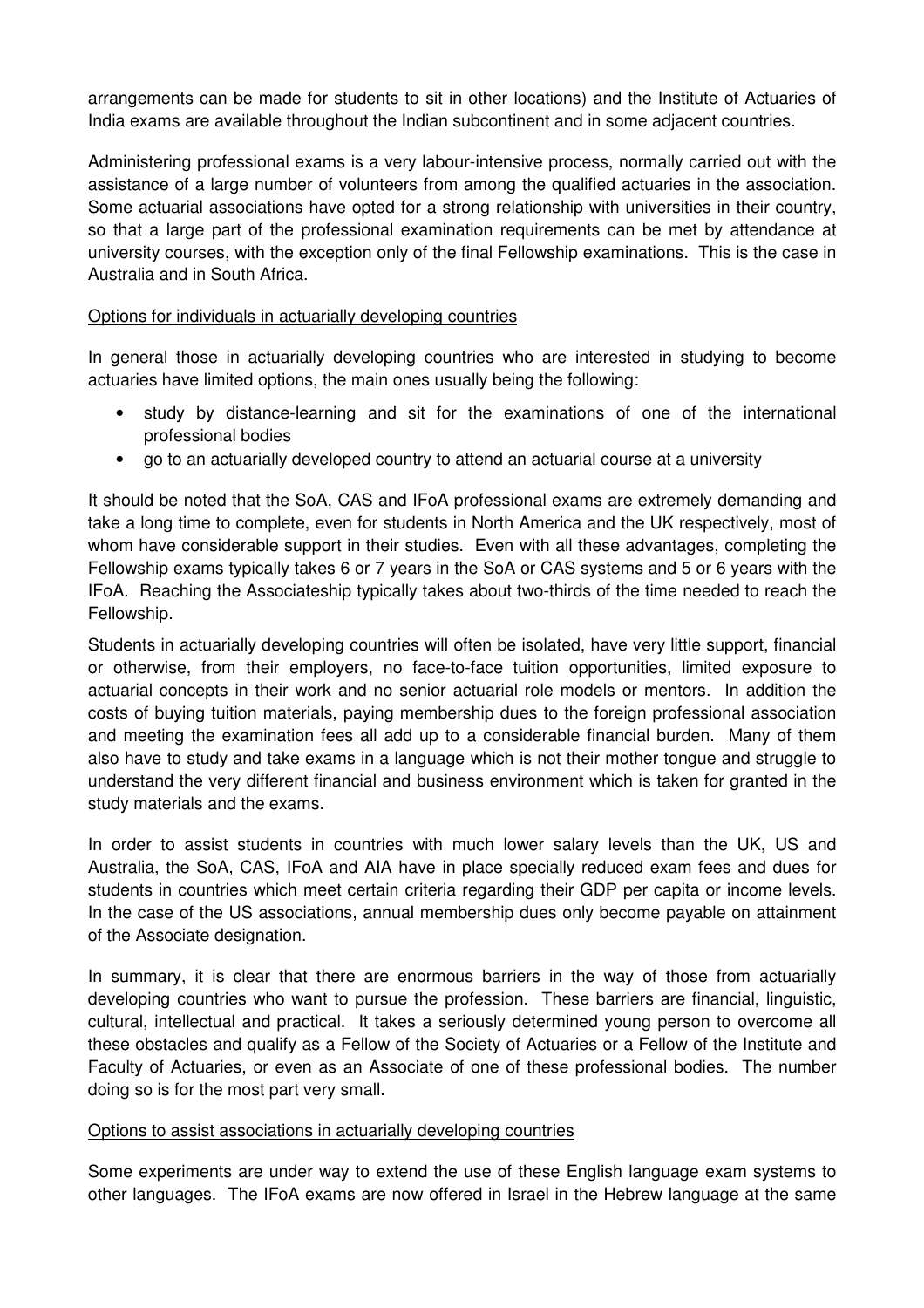time as they are offered in English around the world. Israeli students can answer the questions in Hebrew and success in these exams is recognized by qualification as a Fellow of the Israel Association of Actuaries. The local examiners follow the guidelines laid down by the IFoA Board of Examiners. Students who opt to answer in English can have their scripts marked by the IFoA Board of Examiners and can gain passes in the IFoA exam system.

Several associations are using the IFoA subject ST9 (Enterprise Risk Management) to enable them to offer a CERA (Chartered Enterprise Risk Actuary) designation. As with the Israeli arrangements mentioned above, the exam is set in English but students can answer in their local language in order to get assessed towards achieving a pass in the local process for becoming a CERA.

Similar arrangements could be envisaged for other exams and other associations. The Russian Actuarial Guild is using some of the tuition materials for the IFoA exams, translated into Russian. The exams are set by the Guild in Russian, but they are using as models for this the past examination papers of the IFoA.

The SoA exams have for many years been made available also in French, in order to cater for francophone actuarial students in Canada. The SoA exams have also been used as the model for developing many of the exams of the China Association of Actuaries, which are offered in Mandarin.

Other options to consider include a one-off diploma programme, offered in a series of modules over two or three years, in order to deliver an initial level of actuarial education. This can be arranged in association with one of the larger actuarial associations, or implemented through Actuaries Without Borders (AWB), who are keen to use their volunteer resources to supply education assistance to actuarially developing countries. Usually it will be necessary to find a financial sponsor to cover the travel and accommodation costs, even though no fees are payable to the volunteers under these programmes.

The IFoA are now also offering a Certified Actuarial Analyst qualification (CAA), which is at a lower level than the IAA core syllabus requirement for a qualified actuary. There are five technical exams (including a mathematics entry test) and a practical exam on spreadsheet modeling. They are being rolled out from 2014 and will all be available on-line for computer-based testing in centres all round the world. It is expected that it would take someone two to three years to complete this qualification. The CAA qualification is not a qualification as an actuary but is intended for those who are in support roles to actuaries. However, it would be a much easier qualification to obtain as a first step. It is anticipated in due course, subject to demand, to provide a conversion route for CAAs to get onto the exam track towards Associate and Fellow of the IFoA.

A Training the Trainers programme is being implemented by French, Spanish and Portuguese universities to get university lecturers up to a level where they can run actuarial courses at local universities. This programme is being implemented in Senegal in West Africa and in Colombia in Latin America.

Help and advice on developing actuarial education may also be obtained through the Actuarial Educators' Network (www.actuaries.org/AEN)

Advice & Assistance Committee January 2014